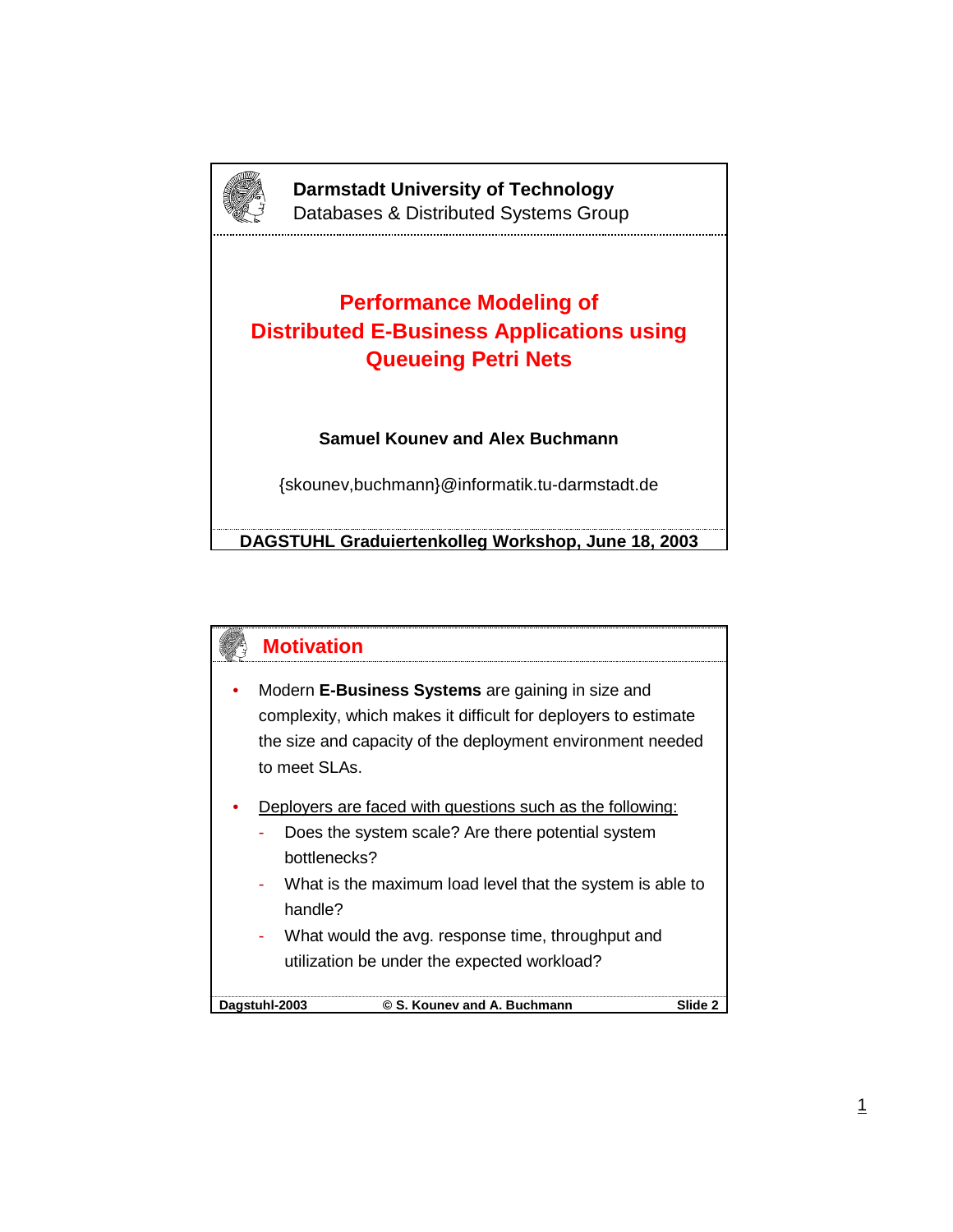

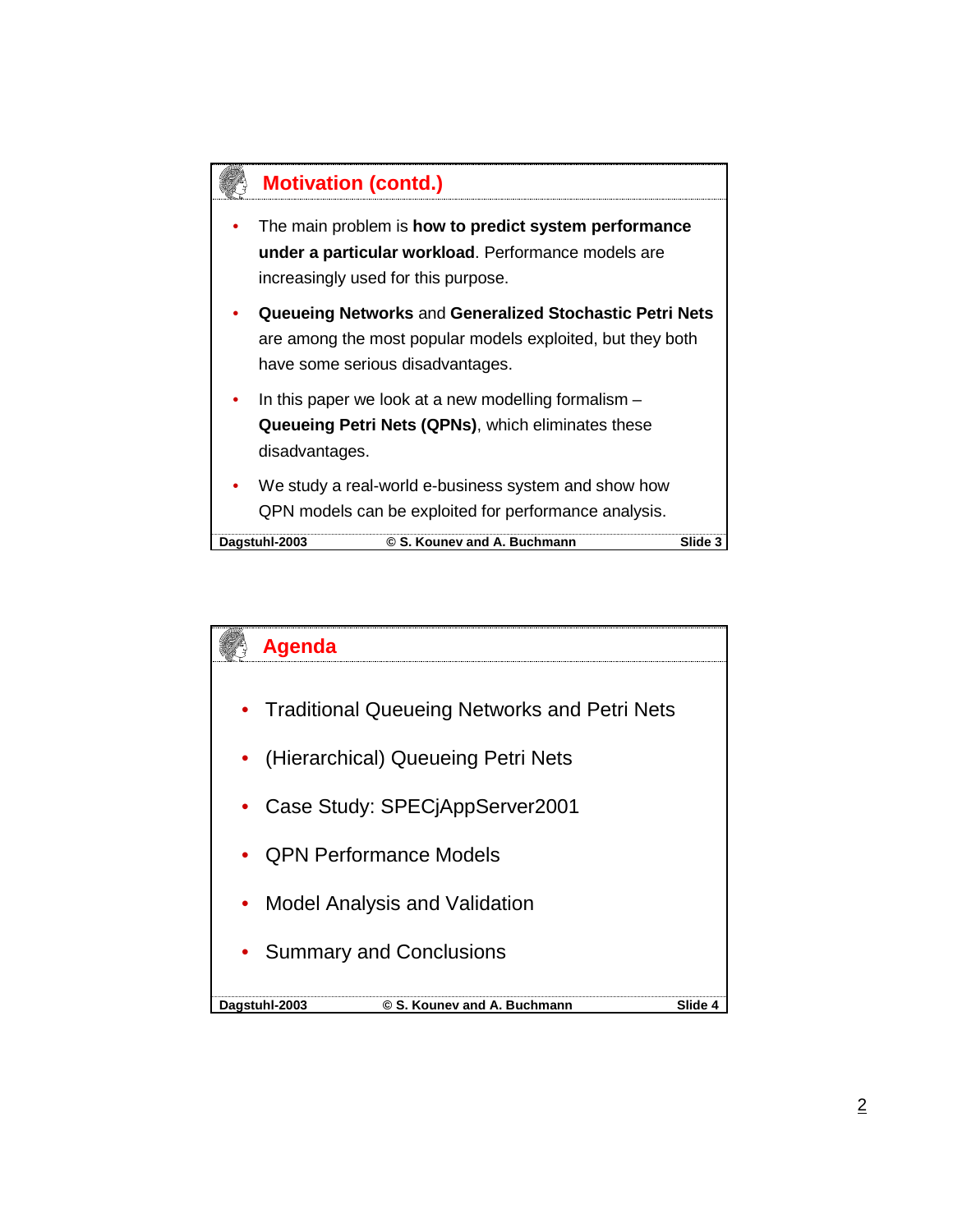

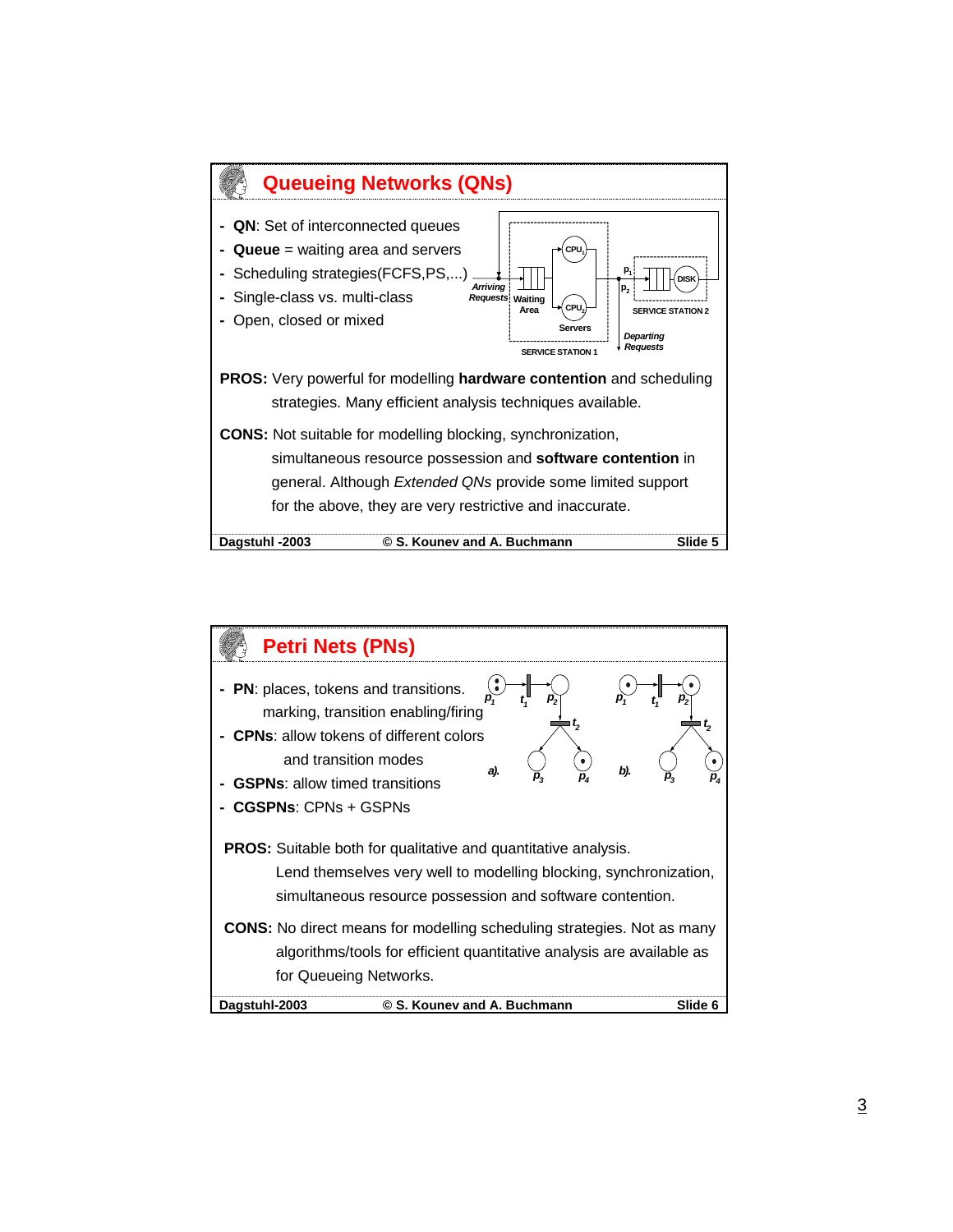

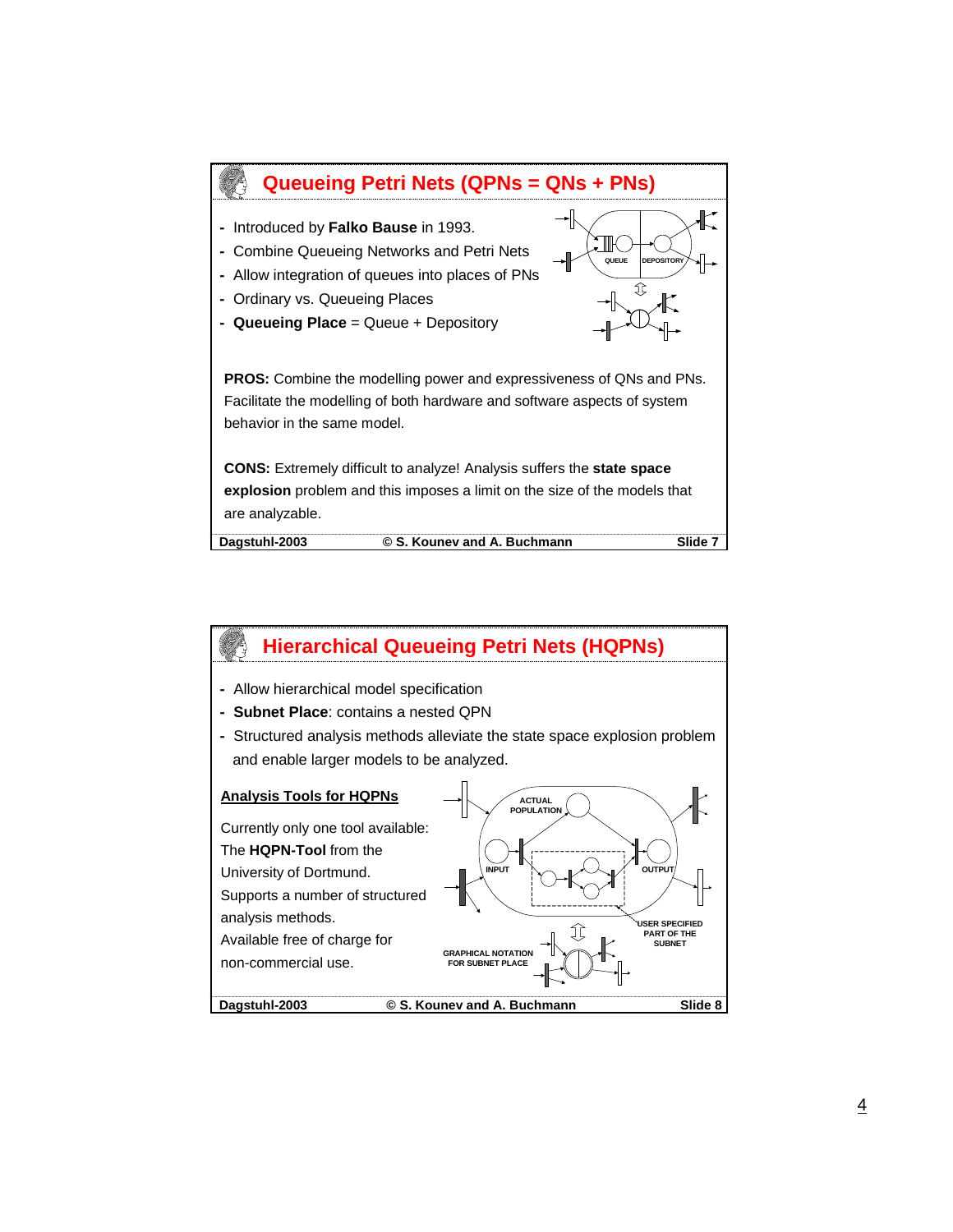

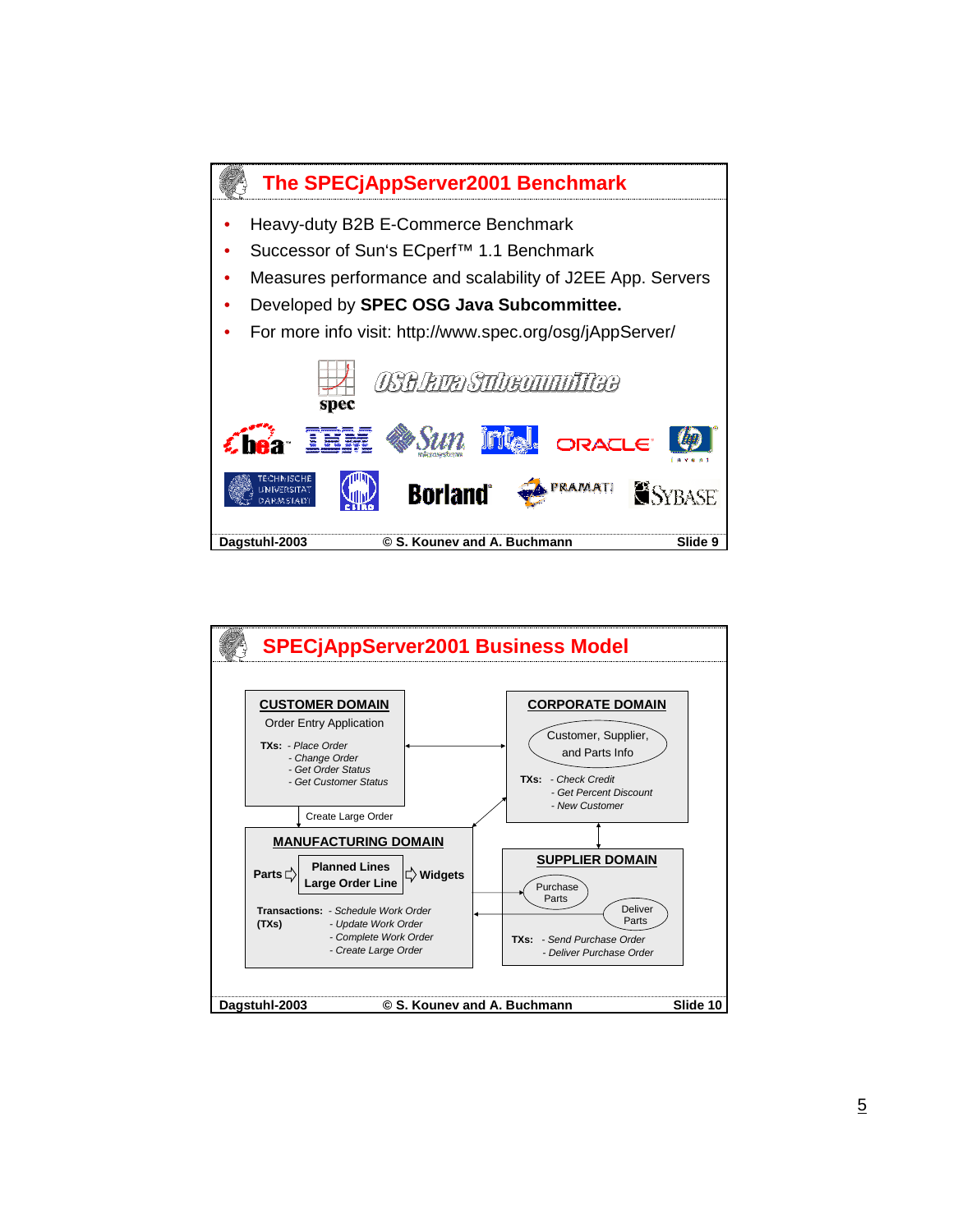

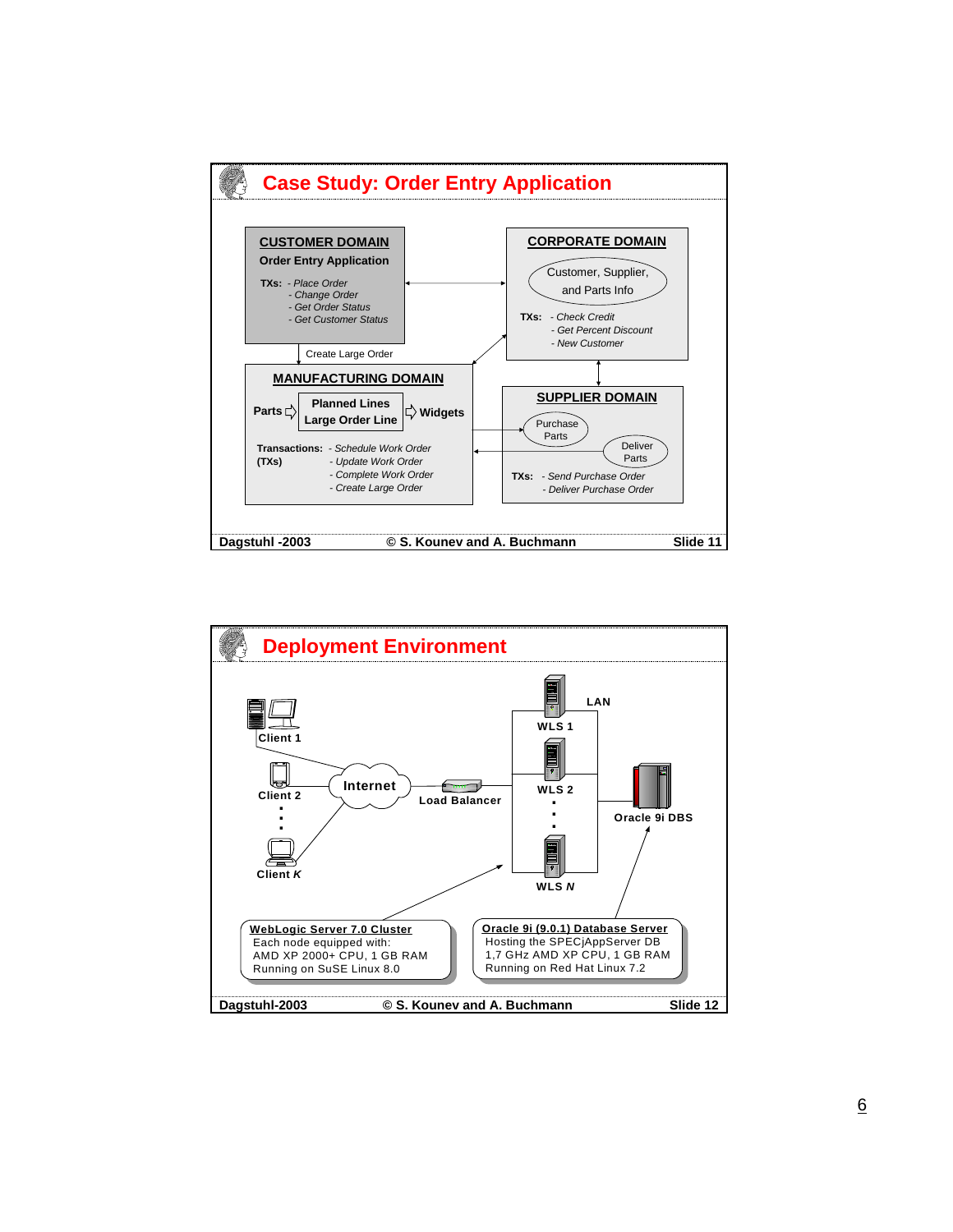

**Dagstuhl-2003 © S. Kounev and A. Buchmann Slide 13**

|                                                          | <b>Workload Characterization</b>                                                                                                                                              |         |         |           |  |  |  |  |
|----------------------------------------------------------|-------------------------------------------------------------------------------------------------------------------------------------------------------------------------------|---------|---------|-----------|--|--|--|--|
| 1.                                                       | Describe the types of requests (request classes) that arrive at<br>the system: NewOrder, ChangeOrder, OrderStatus, CustStatus.                                                |         |         |           |  |  |  |  |
|                                                          | 2. Identify the hardware and software resources used by each<br>request class: HW: WLS-CPU, Network, DBS-CPU, DBS-Disk,<br><b>SW:</b> WLS Thread, DB Connection, DBS Process. |         |         |           |  |  |  |  |
| 3.                                                       | Measure the total service time (service demand) of each request<br>class at each processing resource:                                                                         |         |         |           |  |  |  |  |
|                                                          | TX-Type                                                                                                                                                                       | WLS-CPU | DBS-CPU | $DBS-I/O$ |  |  |  |  |
|                                                          | NewOrder<br>12ms<br>70ms<br>53ms                                                                                                                                              |         |         |           |  |  |  |  |
|                                                          | ChangeOrder<br>16ms<br>26ms<br>6ms                                                                                                                                            |         |         |           |  |  |  |  |
|                                                          | OrderStatus<br>7ms<br>4ms<br>Oms                                                                                                                                              |         |         |           |  |  |  |  |
|                                                          | CustomerStatus<br>10ms<br>5ms<br>Oms                                                                                                                                          |         |         |           |  |  |  |  |
| © S. Kounev and A. Buchmann<br>Slide 14<br>Dagstuhl-2003 |                                                                                                                                                                               |         |         |           |  |  |  |  |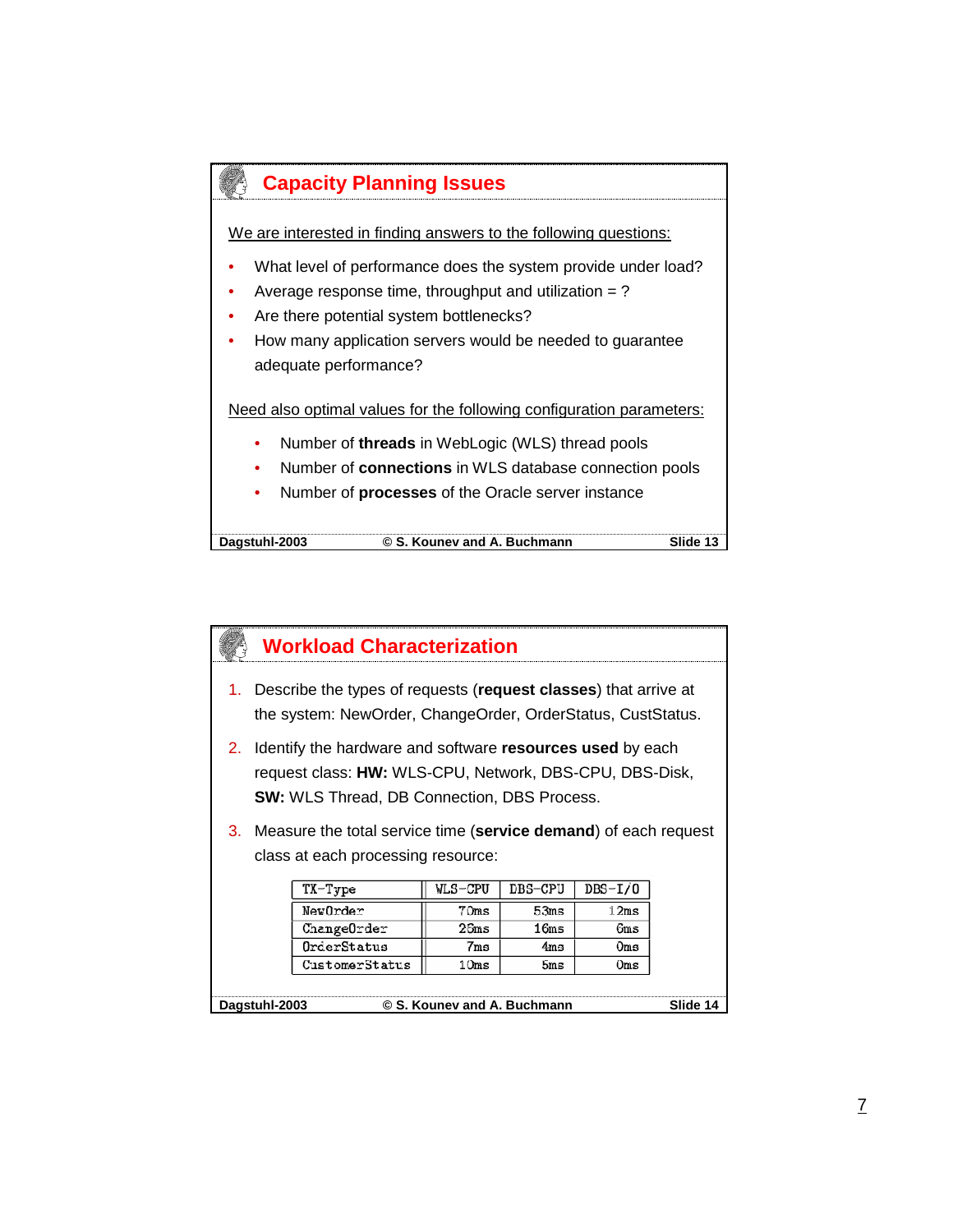

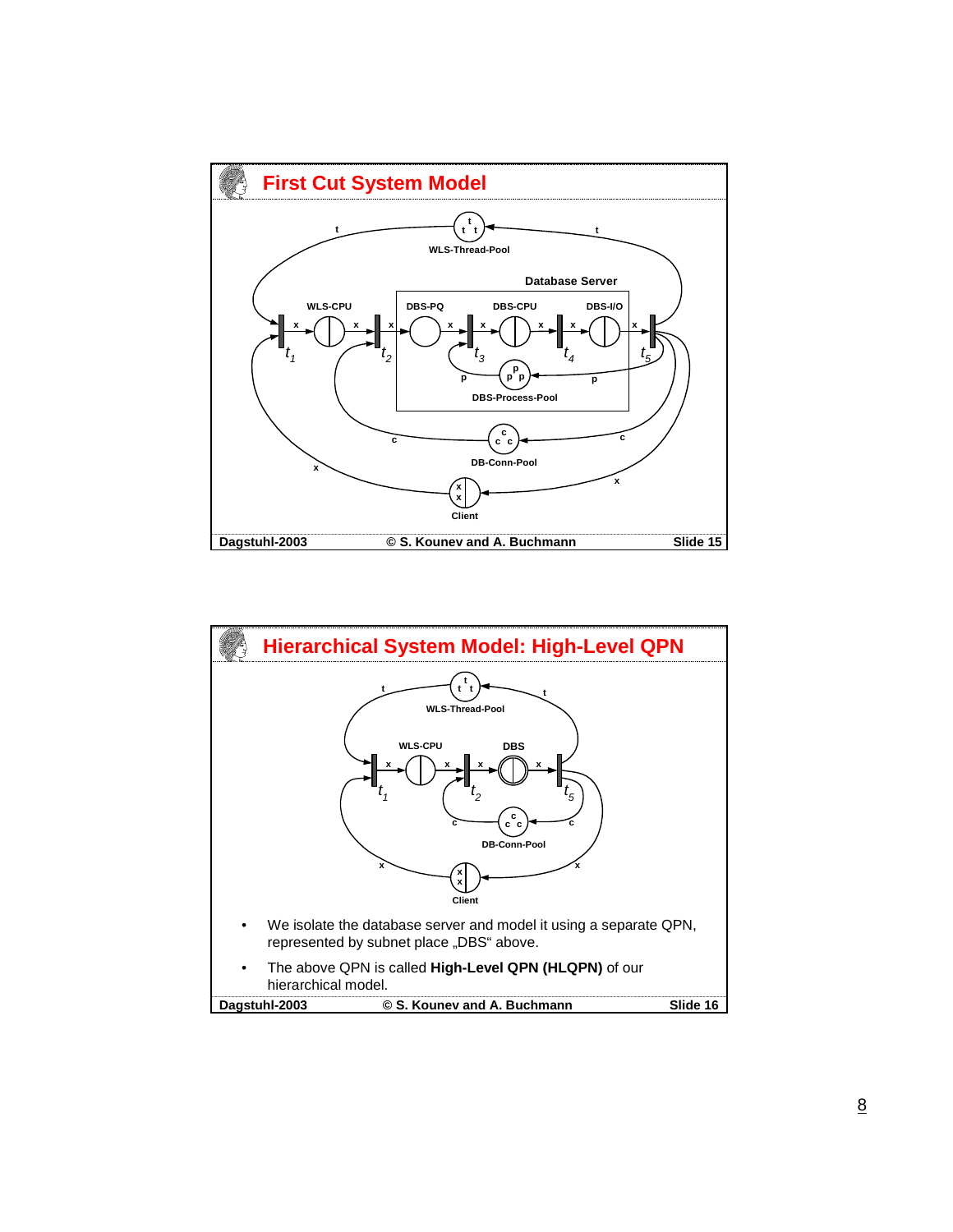

| <b>Scenario 1: Single Request Class</b>                  |                                                                                                                                                                                                                                     |       |        |                     |      |       |          |       |  |
|----------------------------------------------------------|-------------------------------------------------------------------------------------------------------------------------------------------------------------------------------------------------------------------------------------|-------|--------|---------------------|------|-------|----------|-------|--|
|                                                          | Single request class – the NewOrder TX                                                                                                                                                                                              |       |        |                     |      |       |          |       |  |
|                                                          | 80 concurrent clients with avg. client think time of 200ms                                                                                                                                                                          |       |        |                     |      |       |          |       |  |
|                                                          | 60 WLS Threads, 40 JDBC Connections, 30 Oracle processes                                                                                                                                                                            |       |        |                     |      |       |          |       |  |
|                                                          | <b>PLACE</b><br>X<br>$\mathcal R$<br>N<br>$\mathcal{U}$<br>ms                                                                                                                                                                       |       |        |                     |      |       |          |       |  |
|                                                          | Client <sub>O</sub>                                                                                                                                                                                                                 | 2.85  | 0.94   | 14.28               | 200  |       |          |       |  |
|                                                          | Client <sub>D</sub>                                                                                                                                                                                                                 | 17.14 | 1.00   | $-1/$               | 1200 |       |          |       |  |
|                                                          | $WLS-CPUO$                                                                                                                                                                                                                          | 56.67 | 1.00   | $-1/1-$             | 3967 |       |          |       |  |
|                                                          | $-1/1-$<br>$WLS$ -CPU <sub>D</sub><br>0.00<br>0.00<br>0<br><b>Analysis Results</b><br>$-1/1-$<br>DBS-PQ<br>0.00<br>0.00<br>$\Omega$<br>$DBS$ -CPU $O$<br>0.75<br>$-1/$<br>3.11<br>218<br>$DBS-I/O_O$<br>$-1/$<br>0.20<br>0.17<br>14 |       |        |                     |      |       |          |       |  |
|                                                          |                                                                                                                                                                                                                                     |       |        |                     |      |       |          |       |  |
|                                                          |                                                                                                                                                                                                                                     |       |        |                     |      |       |          |       |  |
|                                                          |                                                                                                                                                                                                                                     |       |        |                     |      |       |          |       |  |
|                                                          | WLS-Thread-Pool                                                                                                                                                                                                                     | 0.00  | 0.00   |                     |      |       |          |       |  |
|                                                          | DB-Conn-Pool                                                                                                                                                                                                                        | 36.67 | 1.00   |                     |      |       |          |       |  |
|                                                          | DBS-Process-Pool                                                                                                                                                                                                                    | 26.67 | 1.00   |                     |      |       |          |       |  |
|                                                          |                                                                                                                                                                                                                                     |       | METRIC |                     |      | Model | Measured | Error |  |
|                                                          |                                                                                                                                                                                                                                     |       |        | WLS-CPU Utilization |      | 100%  | 100%     | 0%    |  |
|                                                          | DBS-CPU Utilization<br>15%<br>75%<br>65%<br>Modelling Error $\equiv$                                                                                                                                                                |       |        |                     |      |       |          |       |  |
|                                                          | NewOrder Throughput<br>14.28<br>13.43<br>6.3%                                                                                                                                                                                       |       |        |                     |      |       |          |       |  |
|                                                          | NewOrder Resp.Time<br>5.9%<br>5399ms<br>5738ms                                                                                                                                                                                      |       |        |                     |      |       |          |       |  |
|                                                          |                                                                                                                                                                                                                                     |       |        | Thread Queue Length |      | 17.14 | 18       | 4.7%  |  |
| Dagstuhl-2003<br>© S. Kounev and A. Buchmann<br>Slide 18 |                                                                                                                                                                                                                                     |       |        |                     |      |       |          |       |  |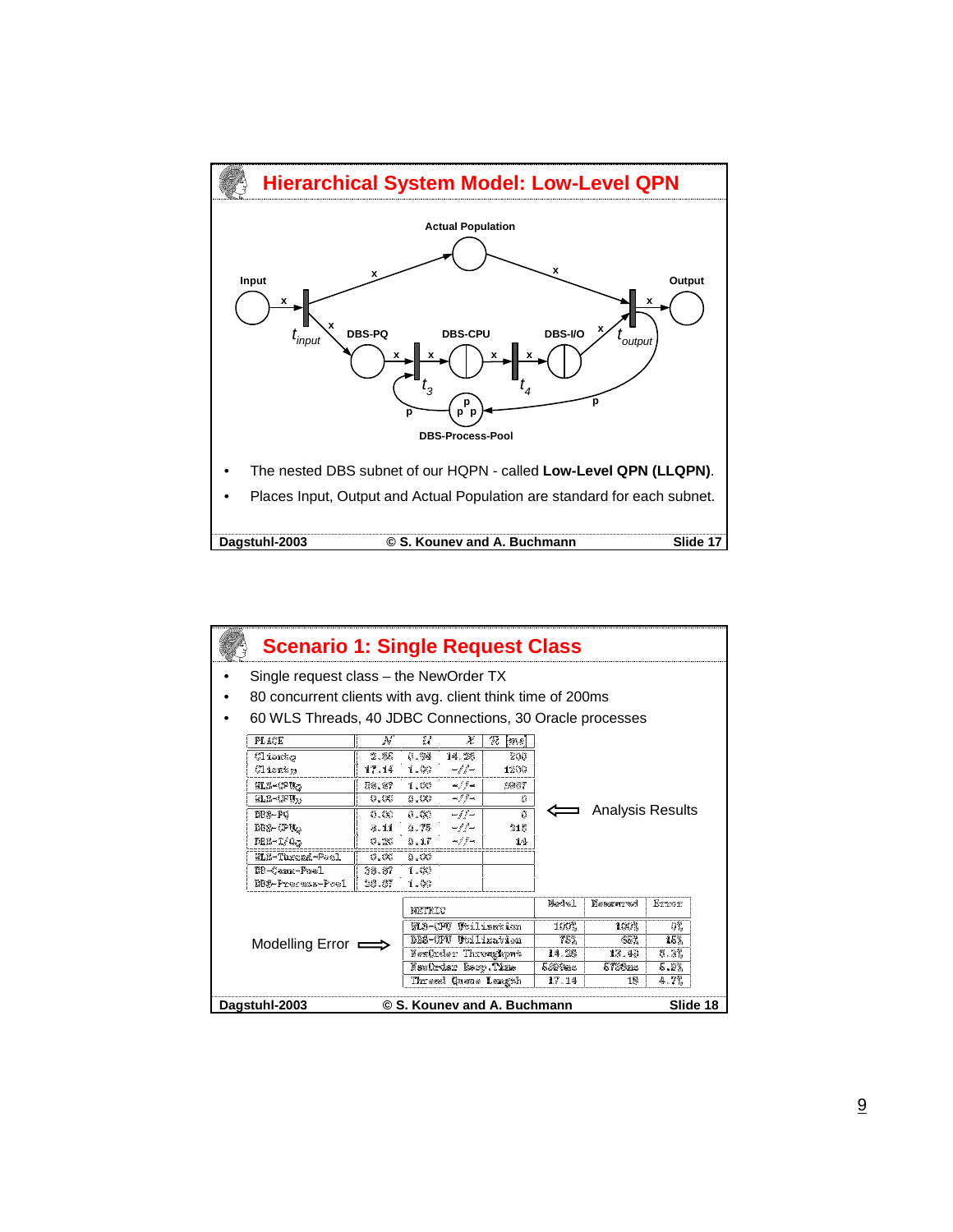| <b>Scenario 1a: Same, but only with 40 Threads</b>             |                                      |      |                    |                     |        |                         |      |  |  |  |
|----------------------------------------------------------------|--------------------------------------|------|--------------------|---------------------|--------|-------------------------|------|--|--|--|
| <b>PLACE</b>                                                   | N                                    | U    | χ                  | R<br>$ m_{s} $      |        |                         |      |  |  |  |
| Client <sub>O</sub>                                            | 2.85                                 | 0.94 | 14.28              | 200                 |        |                         |      |  |  |  |
| Client <sub>D</sub>                                            | 37.14                                | 1.00 | $-1/$              | 2601                |        |                         |      |  |  |  |
| $WLS$ -CPU $O$                                                 | 36.67                                | 1.00 | $-1/$              | 2568                |        |                         |      |  |  |  |
| $WLS$ -CPU <sub>D</sub>                                        | 0.00                                 | 0.00 | $-1/$              | 0                   |        |                         |      |  |  |  |
| DBS-PQ                                                         | 0.00                                 | 0.00 | $-1/-$             | $\Omega$            |        |                         |      |  |  |  |
| $DBS$ -CPU $_{O}$                                              | 3.11                                 | 0.75 | $-1/$              | 218                 |        | <b>Analysis Results</b> |      |  |  |  |
| $DBS-I/O_O$                                                    | 0.20                                 | 0.17 | $-1/$              | 14                  |        |                         |      |  |  |  |
| WLS-Thread-Pool                                                | 0.00                                 | 0.00 |                    |                     |        |                         |      |  |  |  |
| DB-Conn-Pool                                                   | 36.67                                | 1.00 |                    |                     |        |                         |      |  |  |  |
| DBS-Process-Pool                                               | 26.67                                | 1.00 |                    |                     |        |                         |      |  |  |  |
|                                                                | Model<br>Measured<br>Error<br>METRIC |      |                    |                     |        |                         |      |  |  |  |
|                                                                |                                      |      |                    | WLS-CPU Utilization | 100%   | 100%                    | 0%   |  |  |  |
| Modelling Error $\equiv$                                       |                                      |      |                    | DBS-CPU Utilization | 75%    | 65%                     | 15%  |  |  |  |
|                                                                |                                      |      |                    | NewOrder Throughput | 14.28  | 13.41                   | 6.4% |  |  |  |
|                                                                |                                      |      | NewOrder Resp.Time |                     | 5401ms | 5742ms                  | 5.9% |  |  |  |
|                                                                |                                      |      |                    | Thread Queue Length | 37.14  | 40                      | 7.1% |  |  |  |
| More contention for threads, but less contention for CPU time. |                                      |      |                    |                     |        |                         |      |  |  |  |
| In both cases, we can reduce the number of DB connections and  |                                      |      |                    |                     |        |                         |      |  |  |  |
|                                                                |                                      |      |                    |                     |        |                         |      |  |  |  |
| DBS processes, since they are not effectively utilized.        |                                      |      |                    |                     |        |                         |      |  |  |  |
| Dagstuhl-2003<br>Slide 19<br>© S. Kounev and A. Buchmann       |                                      |      |                    |                     |        |                         |      |  |  |  |

| <b>Scenario 2: Multiple Request Classes</b>                                                                                                                                                |                                                                     |       |          |       |  |  |  |  |
|--------------------------------------------------------------------------------------------------------------------------------------------------------------------------------------------|---------------------------------------------------------------------|-------|----------|-------|--|--|--|--|
| Two request classes – NewOrder and ChangeOrder<br>Some simplifications needed to avoid explosion of the Markov Chain<br>Assume that there are plenty of JDBC connections and DBS processes |                                                                     |       |          |       |  |  |  |  |
|                                                                                                                                                                                            | Drop places DB-Conn-Pool and DBS-Process-Pool                       |       |          |       |  |  |  |  |
|                                                                                                                                                                                            | 20 clients: 10 NewOrder and 10 ChangeOrder, Avg. think time = 1 sec |       |          |       |  |  |  |  |
|                                                                                                                                                                                            | Only 10 WLS Threads                                                 |       |          |       |  |  |  |  |
|                                                                                                                                                                                            |                                                                     |       |          |       |  |  |  |  |
|                                                                                                                                                                                            | METRIC                                                              | Model | Measured | Error |  |  |  |  |
|                                                                                                                                                                                            | WLS-CPU Utilization                                                 | 76%   | 77%      | 1.2%  |  |  |  |  |
|                                                                                                                                                                                            | 15.6%<br>DBS-CPU Utilization<br>54%<br>64%                          |       |          |       |  |  |  |  |
|                                                                                                                                                                                            | 7<br>4.5%<br>6.68<br>Avg.free WLS-Threads                           |       |          |       |  |  |  |  |
|                                                                                                                                                                                            | 0.2%<br>NewOrder Throughput<br>7.47<br>7.45                         |       |          |       |  |  |  |  |
|                                                                                                                                                                                            | 7.2%<br>341ms<br>318ms<br>NewOrder Resp.<br>Time                    |       |          |       |  |  |  |  |
|                                                                                                                                                                                            | ChgOrder Throughput                                                 | 9.22  | 9.15     | 0.7%  |  |  |  |  |
| 19.2%<br>ChgOrder Resp.<br>104ms<br>Time<br>84ms                                                                                                                                           |                                                                     |       |          |       |  |  |  |  |
| Slide 20<br>Dagstuhl-2003<br>© S. Kounev and A. Buchmann                                                                                                                                   |                                                                     |       |          |       |  |  |  |  |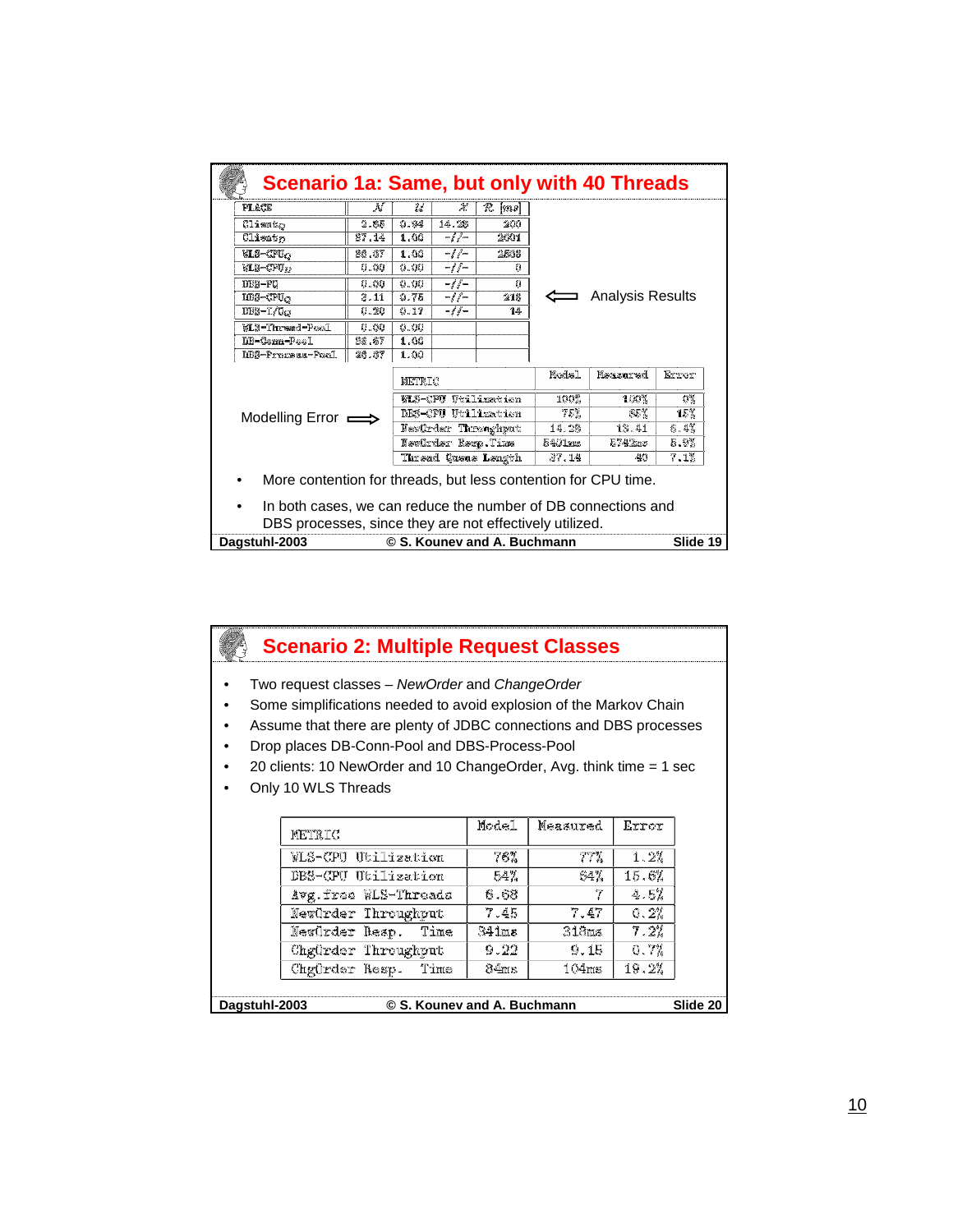

|                                                          | <b>Scenario 3: Modelling Error</b> |       |          |       |  |  |  |
|----------------------------------------------------------|------------------------------------|-------|----------|-------|--|--|--|
|                                                          |                                    |       |          |       |  |  |  |
|                                                          |                                    |       |          |       |  |  |  |
|                                                          | METRIC                             | Model | Measured | Error |  |  |  |
|                                                          | For 2 Application Servers          |       |          |       |  |  |  |
|                                                          | WLS-CPU Utilization                | 64%   | 68%      | 6%    |  |  |  |
|                                                          | DBS-CPU Utilization                | 96%   | 91%      | 5%    |  |  |  |
|                                                          | NewOrder Throughput                | 18.28 | 17.56    | 4%    |  |  |  |
|                                                          | NewOrder Resp. Time                | 640ms | 693ms    | 8%    |  |  |  |
|                                                          | For 3 Application Servers          |       |          |       |  |  |  |
|                                                          | WLS-CPU Utilization                | 43%   | 44%      | 2%    |  |  |  |
|                                                          | DBS-CPU Utilization                | 98%   | 97%      | 1%    |  |  |  |
|                                                          | NewOrder Throughput                | 18.42 | 17.61    | 5%    |  |  |  |
|                                                          | Time<br>NewOrder Resp.             | 623ms | 673ms    | 7%    |  |  |  |
|                                                          |                                    |       |          |       |  |  |  |
|                                                          |                                    |       |          |       |  |  |  |
|                                                          |                                    |       |          |       |  |  |  |
|                                                          |                                    |       |          |       |  |  |  |
| © S. Kounev and A. Buchmann<br>Slide 22<br>Dagstuhl-2003 |                                    |       |          |       |  |  |  |